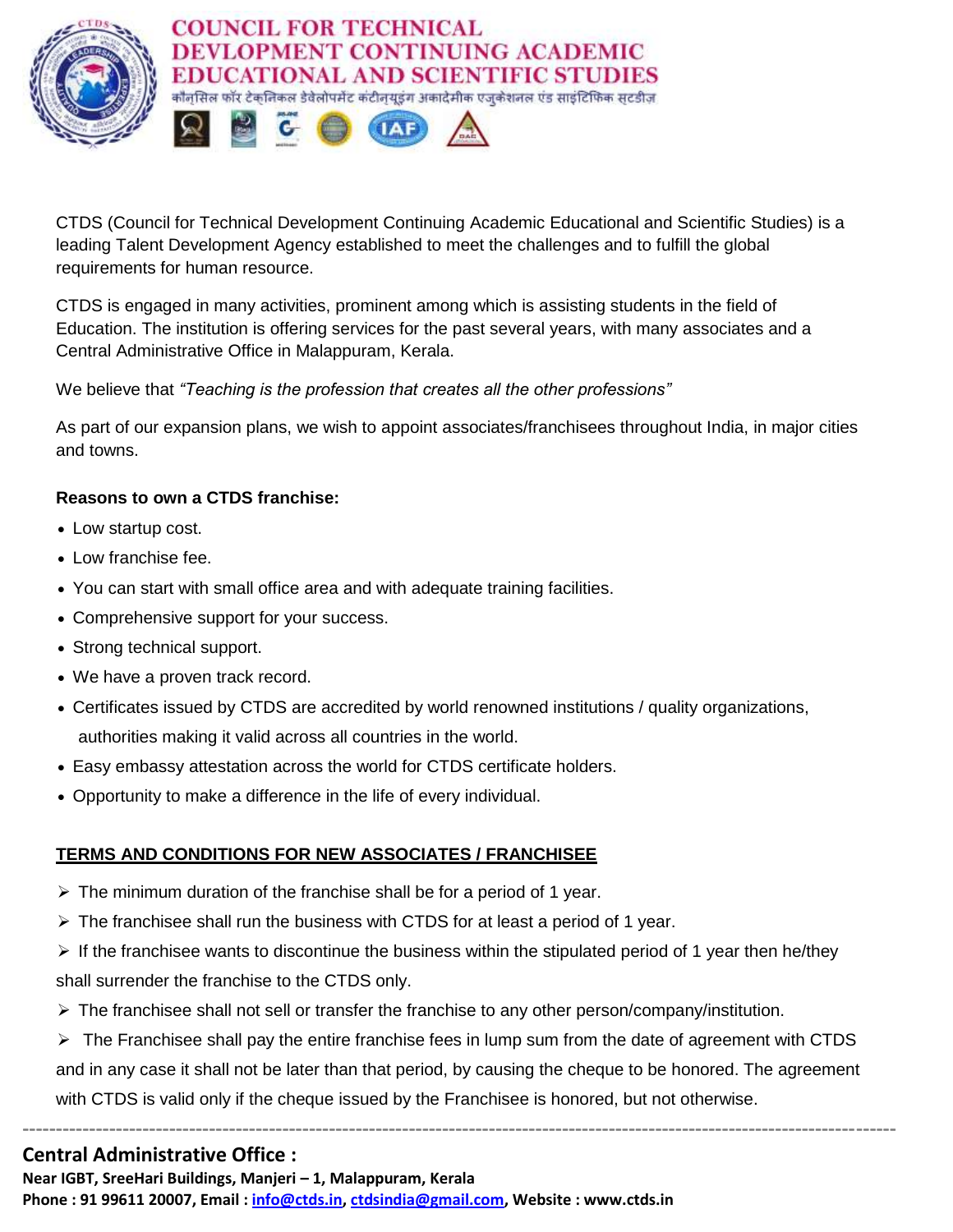$\triangleright$  In case of dishonor of the cheque, this agreement stands cancelled automatically. This franchise fees is non-refundable by CTDS to the franchisee after three months, after CTDS making deductions of all those costs and expenses CTDS may incur for any legal action against the franchisee in case the franchisee has acted against to the interest of CTDS and harm the reputation or cause loss to the business of the CTDS whether directly or indirectly and if such harm is assessable or not and whether it is patent or latent. CTDS is also entitled for deducting the amount towards damages in case of such harm or loss of business.

 $\triangleright$  If the franchise is terminated either by CTDS or the franchisee for any reason prior to the period of contract of 1 year in such an event also the franchisee fees is refundable only after the lapse of 1 year but not before that.

 $\triangleright$  The arrangement with the franchisee is valid only a single institution.

 $\triangleright$  The franchisees has/have got and possess a building premise measuring 500 sq.ft situated at the specified address.

 $\triangleright$  The Franchisee alone is responsible for the maintenance of their office including the maintenance and salaries etc., The Franchisee shall submit to the CTDS the copy of the title deed of that property in due course.

 $\triangleright$  The franchisee shall possess land phone, broadband with least 3 Computers.

 $\triangleright$  The franchisee shall have a staff of at least 5 persons.

 $\triangleright$  Franchisee shall bear all the expenses of their/it's office and staff. CTDS is not liable to make any payment either as maintenance or salaries etc., in this behalf. The franchisee or their/it's staff members or any other person related to them/it in any manner shall not do similar business or employment directly or indirectly either by themselves/itself or through any other person/company/institution which is in direct or indirect competition with the activities of CTDS. CTDS shall have the right to terminate the agreement forthwith if such an instance comes to it's notice and also legal action will be initiated against the franchisee.

 $\triangleright$  The franchisee cannot appoint sub franchisee for any reason.

 $\triangleright$  The franchisee shall not disclose the business secrets in any manner to any third party.

 $\triangleright$  The franchisee shall not deal directly or indirectly with the clients of CTDS.

 $\triangleright$  The franchisee shall remit the fees/charges of the candidates directly to the account of CTDS.

 $\triangleright$  The franchisee shall not collect any type of charges for any reason in any manner from the candidates.

 $\triangleright$  The franchisee shall not canvas any matter or publish any article which is in any manner derogatory to the interest of CTDS or in any way harm the reputation of CTDS and affect its business. CTDS will be at liberty to terminate the contract with the franchisee without prior notice in case the franchisee has acted derogatory to the interest of CTDS or misuse the secrets of the organization.

 $\triangleright$  CTDS will provide services to the franchisee as per the terms and conditions applicable to such package accepted for.

 $\triangleright$  If the franchisee successfully runs the business to the satisfaction of the CTDS throughout the contract period then CTDS may renew the contract for another 1 year.